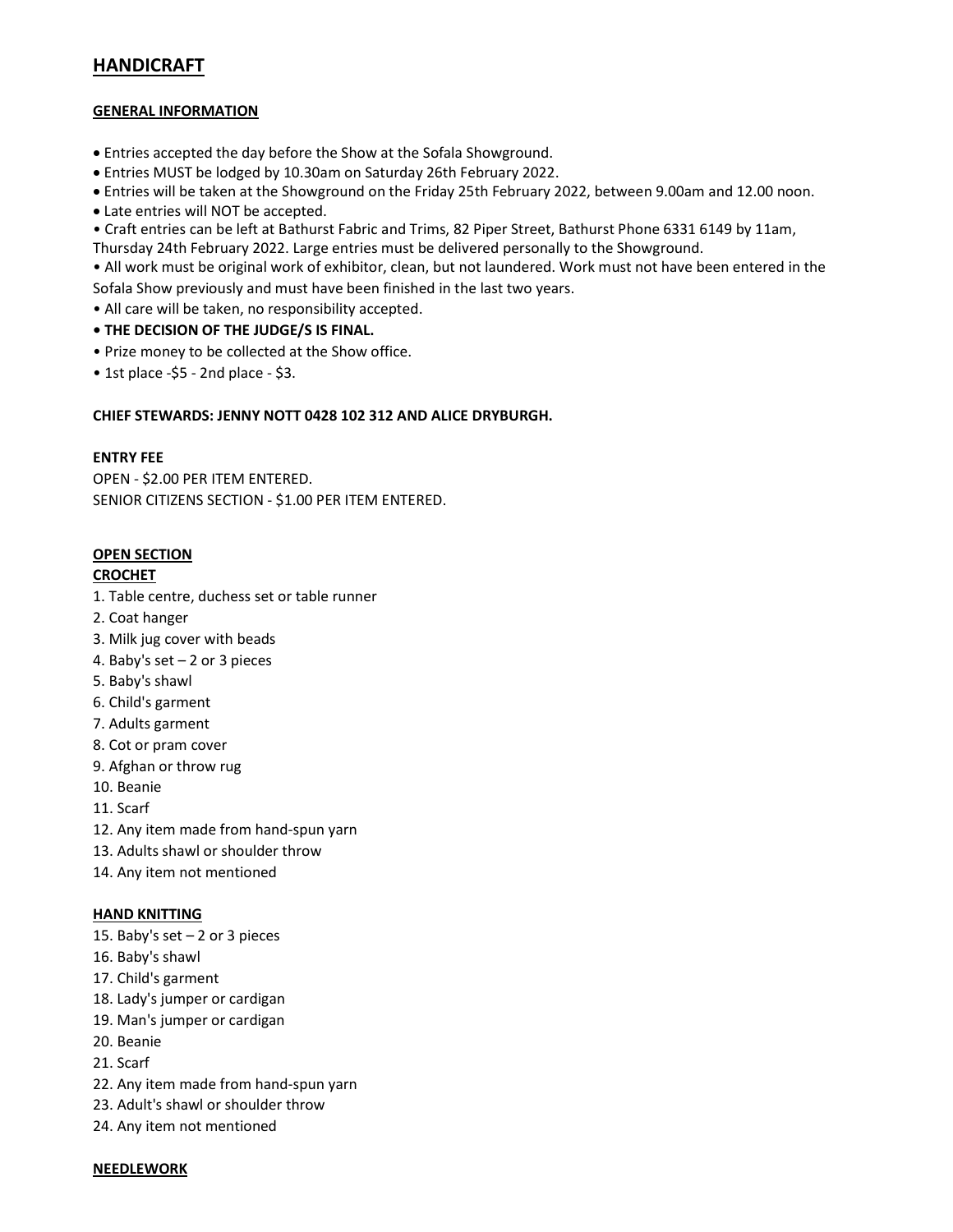- 25. Embroidered supper or table cloth (any size)
- 26. Embroidered table centre
- 27. Patchwork, quilt
- 28. Patchwork, any other item
- 29. Applique, any item
- 30. Quilted item (excluding patchwork quilt)
- 31. Dressmaking, any item (adult or child)
- 32. Handbag/Carry bag (any fabric)
- 33. Creative sewing
- 34. Tapestry, framed
- 35. Long Stitch, framed
- 36. Counted Cross Stitch, framed
- 37. Cross Stitch, any other item
- 38. Any item not mentioned

## NOVELTIES AND TOYS

- 39. Cushion, any medium
- 40. Fabric painting or printing, any item
- 41. Toy, any work
- 42. Bear, hand or machine made
- 43. Woodwork, any item
- 44. Dressed doll
- 45. Decoupage, any item
- 46. Single page of Scrap Booking (must be in plastic sleeve)
- 47. Double page of Scrap Booking (must be in plastic sleeve)
- 48. Jewellery, strung (must be able to be worn)
- 49. Jewellery, any other work (must be able to be worn)
- 50. Any item not mentioned

#### OTHER CRAFTWORK

- 51. Leather work, any item
- 52. Pottery, any item
- 53. Ceramics, any item
- 54. Beading, any item

#### SENIOR CITIZENS

Entrants 70 years of age and over

- 55. Knitting, any item
- 56. Crochet, any item
- 57. Embroidery, any item
- 58. Any item not mentioned

## **RIBBONS**

CHAMPION CROCHET CHAMPION KNITTING CHAMPION NEEDLEWORK CHAMPION NOVELTIES AND TOYS CHAMPION OTHER CRAFT WORK CHAMPION SENIOR CITIZENS MOST SUCCESSFUL EXHIBITOR OPEN HANDICRAFT SECTION – TROPHY AND RIBBON